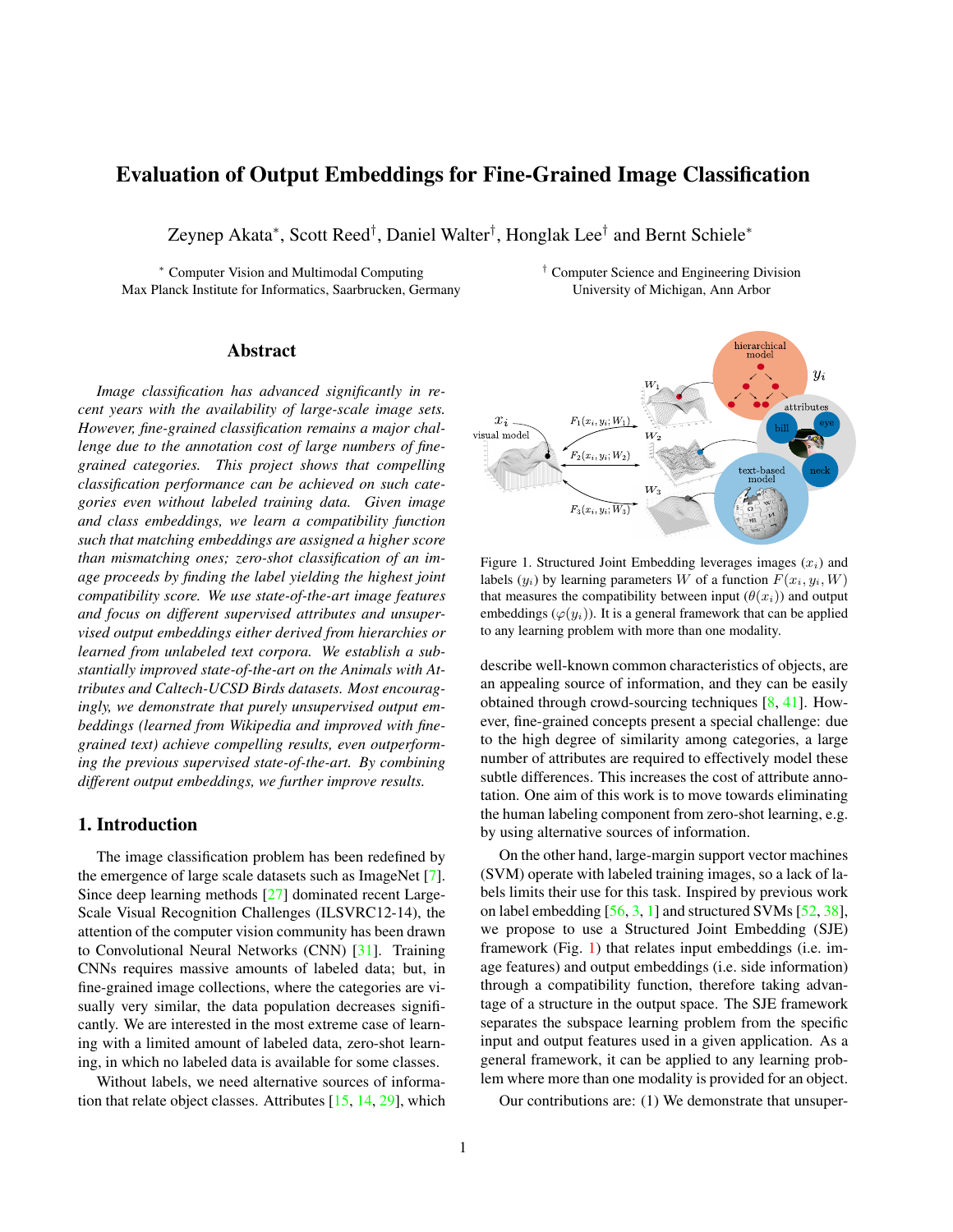<span id="page-1-2"></span>vised class embeddings trained from large unlabeled text corpora are competitive to previously published results that use human supervision. (2) Using the most recent deep architectures as input embeddings, we significantly improve the state-of-the-art (SoA). (3) We extensively evaluate several unsupervised output embeddings for fine-grained classification in a zero-shot setting on three challenging datasets. (4) By combining different output embeddings we obtain best results, surpassing the SoA by a large margin. (5) We propose a novel weakly-supervised Word2Vec variant that improves the accuracy when combined with other output embeddings.

The rest of the paper is organized as follows. Section [2](#page-1-0) provides a review of the relevant literature; Sec. [3](#page-1-1) details the SJE method; Sec. [4](#page-2-0) explains the output embeddings that we analyze; Sec. [5](#page-4-0) presents our experimental evaluation; Sec. [6](#page-7-0) presents the discussion and our conclusions.

## <span id="page-1-0"></span>2. Related Work

Learning to classify in the absence of labeled data (zeroshot learning) [\[58,](#page-9-2) [45,](#page-9-3) [25,](#page-8-11) [29,](#page-8-5) [2,](#page-8-12) [37,](#page-8-13) [34,](#page-8-14) [17\]](#page-8-15) is a challenging problem, and achieving better-than-chance performance requires structure in the output space. Attributes [\[15,](#page-8-3) [13,](#page-8-16) [29\]](#page-8-5) provide one such space; they relate different classes through well-known and shared characteristics of objects.

Attributes, which are often collected manually  $[25, 41, 41]$  $[25, 41, 41]$  $[25, 41, 41]$ [12\]](#page-8-17), have shown promising results in various applications, i.e. caption generation [\[28,](#page-8-18) [39\]](#page-8-19), face recognition [\[48,](#page-9-4) [6\]](#page-8-20), image retrieval  $[49, 11]$  $[49, 11]$  $[49, 11]$ , action recognition  $[33, 57]$  $[33, 57]$  and image classification [\[29,](#page-8-5) [2\]](#page-8-12). The main challenge of attribute-based zero-shot learning arises on more challenging fine-grained data collections [\[55,](#page-9-7) [26\]](#page-8-23), in which categories may visually differ only subtly. Therefore, generic attributes fail at modeling small intra-class variance between objects. Improved performance requires a large number of specific attributes which increases the cost of data gathering.

As an alternative to manual annotation, side information can be collected automatically from text corpora. Bag-ofwords [\[19\]](#page-8-24) is an example where class embeddings correspond to histograms of vocabulary words extracted automatically from unlabeled text. Another example is using taxonomical order of classes [\[52\]](#page-9-1) as structured output embeddings. Such a taxonomy can be built automatically from a pre-defined ontology such as WordNet [\[36,](#page-8-25) [46,](#page-9-8) [1\]](#page-8-9) . In this case, the distance between nodes is measured using semantic similarity metrics [\[24,](#page-8-26) [30,](#page-8-27) [32,](#page-8-28) [44\]](#page-9-9). Finally, distributed text representations [\[35,](#page-8-29) [42\]](#page-8-30) learned from large unsupervised text corpora can be employed as structured embeddings. We compare several representatives of these methods (and their combinations) in our evaluation.

Embedding labels in an Euclidean space is an effective tool to model latent relationships between classes [\[3\]](#page-8-8). These relationships can be collected separately from the data  $[21, 9]$  $[21, 9]$  $[21, 9]$ , learned from the data  $[56, 20]$  $[56, 20]$  or derived from side information  $[15, 16, 1, 37]$  $[15, 16, 1, 37]$  $[15, 16, 1, 37]$  $[15, 16, 1, 37]$  $[15, 16, 1, 37]$  $[15, 16, 1, 37]$ . In order to collect relationships independently of data, compressed sensing [\[21\]](#page-8-31) uses random projections whereas Error Correcting Output Codes [\[9\]](#page-8-32) builds embeddings inspired from information theory. WSABIE [\[56\]](#page-9-0) uses images with their corresponding labels to learn an embedding of the labels, and CCA [\[20\]](#page-8-33) maximizes the correlation between two different data modalities. DeViSE [\[16\]](#page-8-34) employs a ranking formulation for zero-shot learning using images and distributed text representations. The ALE [\[1\]](#page-8-9) method employs an approximate ranking formulation for the same using images and attributes. ConSe [\[37\]](#page-8-13) uses the probabilities of a softmaxoutput layer to weigh the semantic vectors of all the classes. In this work, we use the multiclass objective to learn structured output embeddings obtained from various sources.

Among the closest related work, ALE [\[1\]](#page-8-9) uses Fisher Vectors (FV  $[43]$ ) as input and binary attributes / hierarchies as output embeddings. Similarly, DeviSe [\[16\]](#page-8-34) uses CNN [\[27\]](#page-8-1) features as input and Word2Vec [\[35\]](#page-8-29) representations as output embeddings. In this work, we benefit from both ideas: (1) We use SoA image features, i.e. FV and CNN, (2) among others, we also use attributes and Word2Vec as output embeddings. Our work differs from [\[16\]](#page-8-34) w.r.t. two aspects: (1) We propose and evaluate several output embedding methods specifically built for finegrained classification. (2) We show how some of these output embeddings complement each other for zero-shot learning on general and fine-grained datasets. The reader should be aware of [\[2\]](#page-8-12).

## <span id="page-1-1"></span>3. Structured Joint Embeddings

In this work, we aim to leverage input and output embeddings in a joint framework by learning a compatibility between these embeddings. We are interested in the problem of zero-shot learning for image classification where training and test images belong to two disjoint sets of classes.

Following [\[1\]](#page-8-9), given input/output  $x_n \in \mathcal{X}$  and  $y_n \in \mathcal{Y}$ from  $S = \{(x_n, y_n), n = 1...N\}$ , Structured Joint Embedding (SJE) learns  $f : \mathcal{X} \to \mathcal{Y}$  by minimizing the empirical risk  $\frac{1}{N} \sum_{n=1}^{N} \Delta(y_n, f(x_n))$  where  $\Delta : \mathcal{Y} \times \mathcal{Y} \to \mathbb{R}$ defines the cost of predicting  $f(x)$  when the true label is y. Here, we use the  $0/1$  loss.

#### 3.1. Model

We define a compatibility function  $F : \mathcal{X} \times \mathcal{Y} \to \mathbb{R}$ between an input space  $X$  and a structured output space  $Y$ . Given a specific input embedding, we derive a prediction by maximizing the compatibility  $F$  over SJE as follows:

$$
f(x; w) = \arg\max_{y \in \mathcal{Y}} F(x, y; w).
$$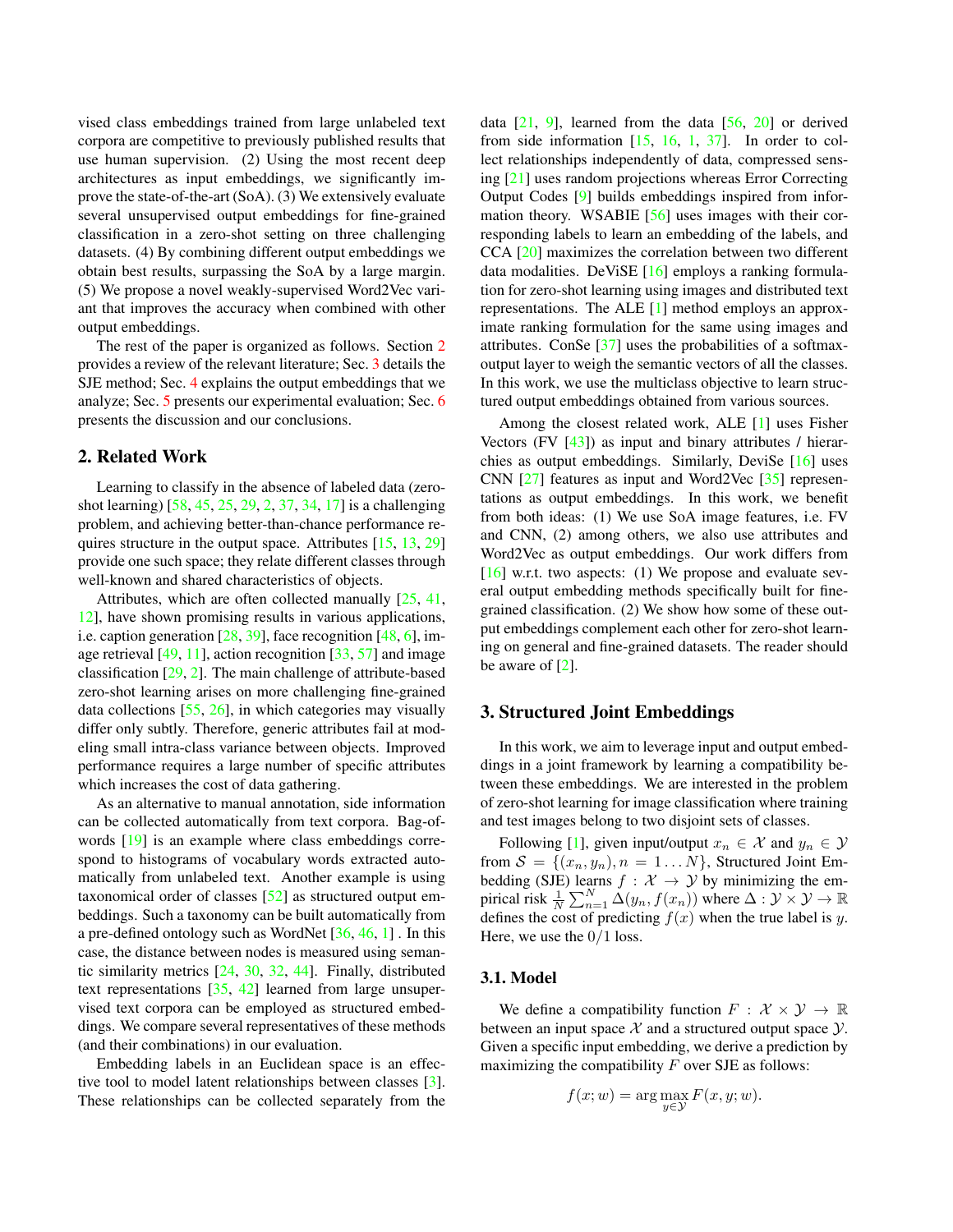<span id="page-2-6"></span>The parameter vector w can be written as a  $D \times E$  matrix W with  $D$  being the input embedding dimension and  $E$  being the output embedding dimension. This leads to the bi-linear form of the compatibility function:

<span id="page-2-3"></span>
$$
F(x, y; W) = \theta(x)^{\top} W \varphi(y).
$$
 (1)

Here, the input embedding is denoted by  $\theta(x)$  and the output embedding by  $\varphi(y)$ . The matrix W is learned by enforcing the correct label to be ranked higher than any of the other labels (Sec. [3.2\)](#page-2-1), i.e. multiclass objective. This formulation is closely related to [\[1,](#page-8-9) [16,](#page-8-34) [56\]](#page-9-0). Within the label embedding framework, ALE [\[1\]](#page-8-9) and DeViSe [\[16\]](#page-8-34) use pairwise ranking objective, WSABIE [\[56\]](#page-9-0) learns both  $\varphi(y)$  and W through ranking, whereas we use multiclass objective. Similarly, [\[40,](#page-8-36) [50\]](#page-9-10) use the regression objective and CCA [\[20\]](#page-8-33) maximizes the correlation of input and output embeddings.

#### <span id="page-2-1"></span>3.2. Parameter Learning

According to the unregularized structured SVM formulation [\[52\]](#page-9-1), the objective is:

$$
\frac{1}{N} \sum_{n=1}^{N} \max_{y \in \mathcal{Y}} \{0, \ell(x_n, y_n, y)\}.
$$
 (2)

where the misclassification loss  $\ell(x_n, y_n, y)$  takes the form:

$$
\Delta(y_n, y) + \theta(x_n)^\top W \varphi(y) - \theta(x_n)^\top W \varphi(y_n) \quad (3)
$$

For the zero-shot learning scenario, the training and test classes are disjoint. Therefore, we fix  $\varphi$  to the output embeddings of training classes and learn W. For prediction, we project a test image onto the W and search for the nearest output embedding vector (using the dot product similarity) that corresponds to one of the test classes.

We use Stochastic Gradient Descent (SGD) for optimization which consists in sampling  $(x_n, y_n)$  at each step and searching for the highest ranked class  $y$ . If  $\arg \max_{y \in \mathcal{Y}} \ell(x_n, y_n, y) \neq y_n$ , we update W as follows:

$$
W^{(t)} = W^{(t-1)} + \eta_t \theta(x_n) [\varphi(y_n) - \varphi(y)]^\top \tag{4}
$$

where  $\eta_t$  is the learning step-size used at iteration t. We use a constant step size chosen by cross-validation and we perform regularization through early stopping.

# <span id="page-2-5"></span>3.3. Learning Combined Embeddings

For some classification tasks, there may be multiple output embeddings available, each capturing a different aspect of the structure of the output space. Each may also have a different signal-to-noise ratio. Since each output embedding possibly offers non-redundant information about the output space, as also shown in  $[45, 2]$  $[45, 2]$  $[45, 2]$ , we can learn a better joint embedding by combining them together. We model the resulting compatibility score as

<span id="page-2-2"></span>
$$
F(x, y; \{W\}_{1..K}) = \sum_{k} \alpha_k \theta(x)^\top W_k \varphi_k(y) \qquad (5)
$$
  
s.t. 
$$
\sum_{k} \alpha_k = 1
$$

where  $W_1, ..., W_K$  are the joint embedding weight matrices corresponding to the K output embeddings ( $\varphi_k$ ). In our experiments, we first train each  $W_k$  independently, then perform a grid search over  $\alpha_k$  on a validation set. Interestingly, we found that the optimal  $\alpha_k$  for previously-seen classes is often different from the one for unseen classes. Therefore, it is critical to cross-validate  $\alpha_k$  on the zero-shot setting.

Note that if we take  $\alpha_k = 1/K, \forall k$ , Equation [5](#page-2-2) is equivalent to simply concatenating the  $\varphi_k$ . This corresponds to stacking the  $W_k$  into a single matrix W and computing the standard compatibility as in Equation [1.](#page-2-3) However, such a stacking learns a large W where a high dimensional  $\varphi$  biases the final prediction. In contrast,  $\alpha$  eliminates the bias, leading to better predictions. Thus,  $\alpha_k$  can be thought of as the confidence associated with  $\varphi_k$  whose contribution we can control. We show in Sec. [5.2](#page-4-1) that finding an appropriate  $\alpha_k$  can yield improved accuracy compared to any single  $\varphi$ .

## <span id="page-2-0"></span>4. Output Embeddings

In this section, we describe three types of output embeddings: human-annotated attributes, unsupervised word embeddings learned from large text corpora, and hierarchical embeddings derived from WordNet.

#### <span id="page-2-4"></span>4.1. Embedding by Human Annotation: Attributes

Annotating images with class labels is a laborious process when the objects represent fine-grained concepts that are not common in our daily lives. Attributes provide a means to describe such fine-grained concepts. They model shared characteristics of objects such as color and texture which are easily annotated by humans and converted to machine-readable vector format. The set of descriptive attributes may be determined by language experts [\[29\]](#page-8-5) or by fine-grained object experts [\[55\]](#page-9-7). The association between an attribute and a category can be a binary value depicting the presence/absence of an attribute  $(\varphi^{0,1}$  [\[29,](#page-8-5) [1,](#page-8-9) [45\]](#page-9-3)) or a continuous value that defines the confidence level of an attribute ( $\varphi^{\mathcal{A}}$  [\[29,](#page-8-5) [2,](#page-8-12) [47\]](#page-9-11)) for each class. We write per-class attributes as:

$$
\varphi(y) = [\rho_{y,1}, \ldots, \rho_{y,E}]^{\top}
$$

where  $\rho_{y,i}$  can be  $\{0,1\}$  or a real number that associates a class with an attribute,  $y$  denotes the associated class and E is the number of attributes. Potentially,  $\varphi^{\mathcal{A}}$  encodes more information than  $\varphi^{0,1}$ . For instance, for classes *rat*, *monkey, whale* and the attribute *big,*  $\varphi^{0,1} = [0, 0, 1]$  im-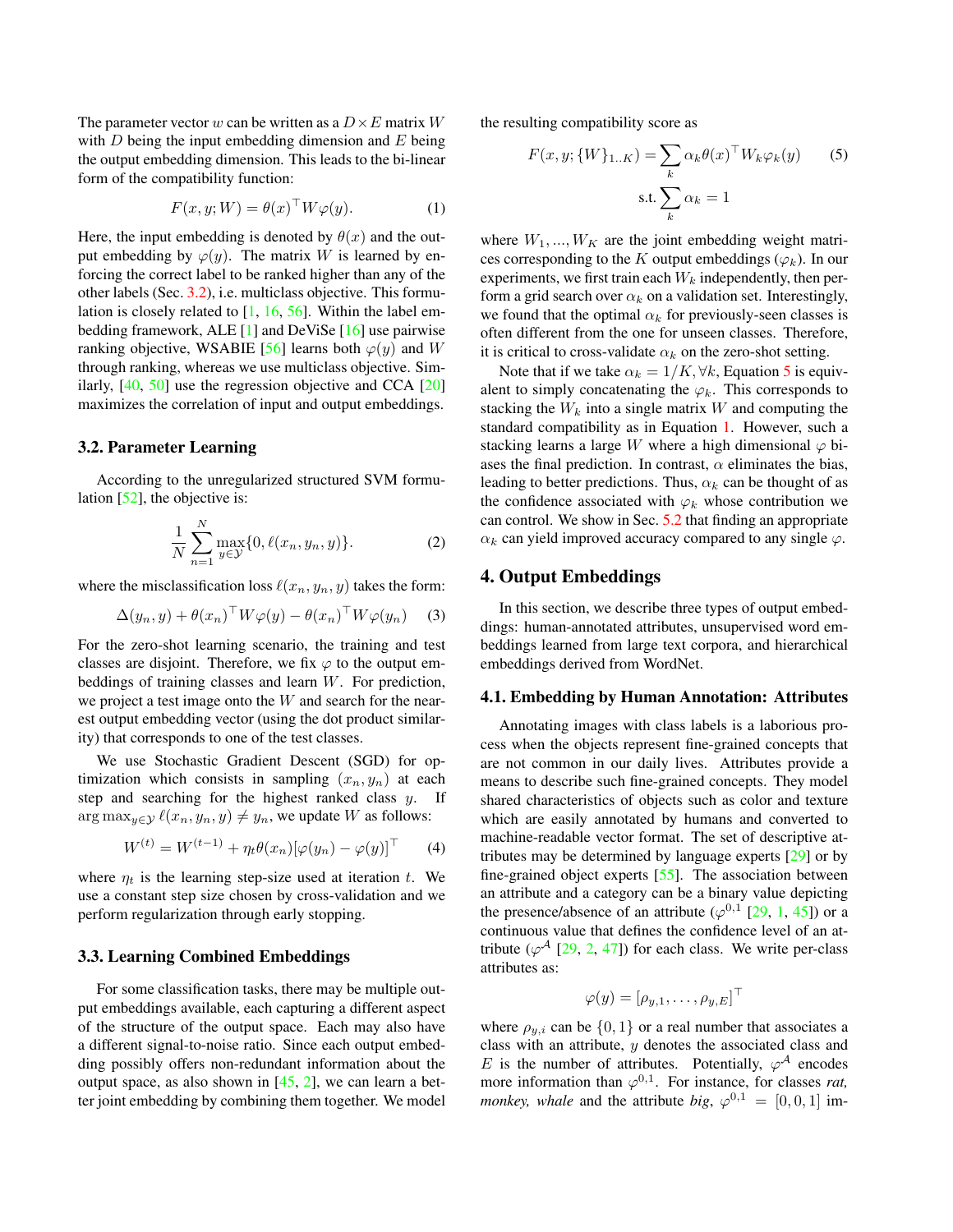<span id="page-3-3"></span>plies that in terms of size  $rat = monkey < whale$ , whereas  $\varphi^{\mathcal{A}} = [2, 10, 90]$  can be interpreted as *rat* < *monkey* << *whale* which is more accurate. We empirically show the benefit of  $\varphi^{\mathcal{A}}$  over  $\varphi^{0,1}$  in Sec. [5.2.](#page-4-1) In practice, our output embeddings use a per-class vector form, but they can vary in dimensionality  $(E)$ . For the rest of the section we denote the output embeddings as  $\varphi$  for brevity.

## <span id="page-3-2"></span>4.2. Learning Label Embeddings from Text

In this section, we describe unsupervised and weaklysupervised label embeddings mined from text. With these label embeddings, we can (1) avoid dependence on costly manual annotation of attributes and (2) combine the embeddings with attributes, where available, to achieve better performance.

**Word2Vec** ( $\varphi^{\mathcal{W}}$ ). In Word2Vec [\[35\]](#page-8-29), a two-layer neural network is trained to predict a set of target words from a set of context words. Words in the vocabulary are assigned with one-shot encoding so that the first layer acts as a lookup table to retrieve the embedding for any word in the vocabulary. The second layer predicts the target word(s) via hierarchical soft-max. Word2Vec has two main formulations for the target prediction: skip-gram (SG) and continuous bag-of-words (CBOW). In SG, words within a local context window are predicted from the centering word. In CBOW, the center word of a context window is predicted from the surrounding words. Embeddings are obtained by back-propagating the prediction error gradient over a training set of context windows sampled from the text corpus.

GloVe ( $\varphi^{\mathcal{G}}$ ). GloVe [\[42\]](#page-8-30) incorporates co-occurrence statistics of words that frequently appear together within the document. Intuitively, the co-occurrence statistics encode meaning since semantically similar words such as "ice" and "water" occur together more frequently than semantically dissimilar words such as "ice" and "fashion." The training objective is to learn word vectors such that their dot product equals the co-occurrence probability of these two words. This approach has recently been shown to outperform Word2Vec on the word analogy prediction task [\[42\]](#page-8-30).

**Weakly-supervised Word2Vec** ( $\varphi^{W_{ws}}$ ). The standard Word2Vec [\[35\]](#page-8-29) scans the entire document using each word within a sample window as the target for prediction. However, if we know the global context, i.e. the topic of the document, we can use that topic as our target. For instance, in Wikipedia, the entire article is related to the same topic. Therefore, we can sample our context windows from any location within the article rather than searching for context windows where the topic explicitly appears in the text. We consider this method as a weak form of supervision.

We achieve the best results in our experiments using our novel variant of the CBOW formulation. Here, we pretrain the first layer weights using standard Word2Vec on Wikipedia, and fine-tune the second layer weights using a

$$
\rho_{jcn} = 2 * IC(mscs(u, v)) - (IC(u) + IC(v))
$$

$$
\rho_{lin} = \frac{2 * IC(mscs(u, v))}{IC(u) + IC(v)}
$$

$$
\rho_{path} = \min_{p \in pth(u, v)} len(p)
$$

<span id="page-3-1"></span>Table 1. Notations [\[5\]](#page-8-37): mscs (most specific common subsumer), pth (set of paths between two nodes), len (path length), IC (Information Content, defined as the log of the probability of finding a word in a text corpus independent of the hierarchy).

negative-sampling objective [\[18\]](#page-8-38) only on the fine-grained text corpus. These weights correspond to the final output embedding. The negative sampling objective is formulated as follows:

$$
L = \sum_{w,c \in D_+} \log \sigma(v_c^T v_w) + \sum_{w',c \in D_-} \log \sigma(-v_c^T v_{w'}) \tag{6}
$$
  

$$
v_c = \sum_{i \in \text{context}(w)} v_i / |\text{context}(w)|
$$

where  $v_w$  and  $v_{w'}$  are the label embeddings we seek to learn, and  $v_c$  is the average of word embeddings  $v_i$  within a context window around word w.  $D_+$  consists of context  $v_c$  and matching targets  $v_w$ , and  $D_$  consists of the same  $v_c$  and mismatching  $v_{w'}$ . To find the  $v_i$  (which are the columns of the first-layer network weights), we take them from a standard unsupervised Word2Vec model trained on Wikipedia.

During SGD, the  $v_i$  are fixed and we update each sampled  $v_w$  and  $v_{w'}$  at each iteration. Intuitively, we seek to maximize the similarity between context and target vectors for matching pairs, and minimize it for mismatching pairs. **Bag-of-Words** ( $\varphi^{\mathcal{B}}$ ). BoW [\[19\]](#page-8-24) builds a "bag" of word frequencies by counting the occurrence of each vocabulary word that appears within a document. It does not preserve the order in which words appear in a document, so it disregards the grammar. We collect Wikipedia articles that correspond to each object class and build a vocabulary of most frequently occurring words. We then build histograms of these words to vectorize our classes.

#### 4.3. Hierarchical Embeddings

Semantic similarity measures how closely related two word senses are according to their meaning. Such a similarity can be estimated by measuring the distance between terms in an ontology. WordNet<sup>[1](#page-3-0)</sup>, a large-scale hierarchical database of over 100,000 words for English, provides us a means of building our class hierarchy. To measure similarity, we use Jiang-Conrath  $[24]$  ( $\varphi^{jcn}$ ), Lin  $[32]$  ( $\varphi^{lin}$ ) and path  $(\varphi^{path})$  similarities formulated in Table [1.](#page-3-1) We denote our whole family of hierarchical embeddings as  $\varphi^{\mathcal{H}}$ . For a more detailed survey, the reader may refer to [\[5\]](#page-8-37).

<span id="page-3-0"></span><sup>1</sup>http://wordnetweb.princeton.edu/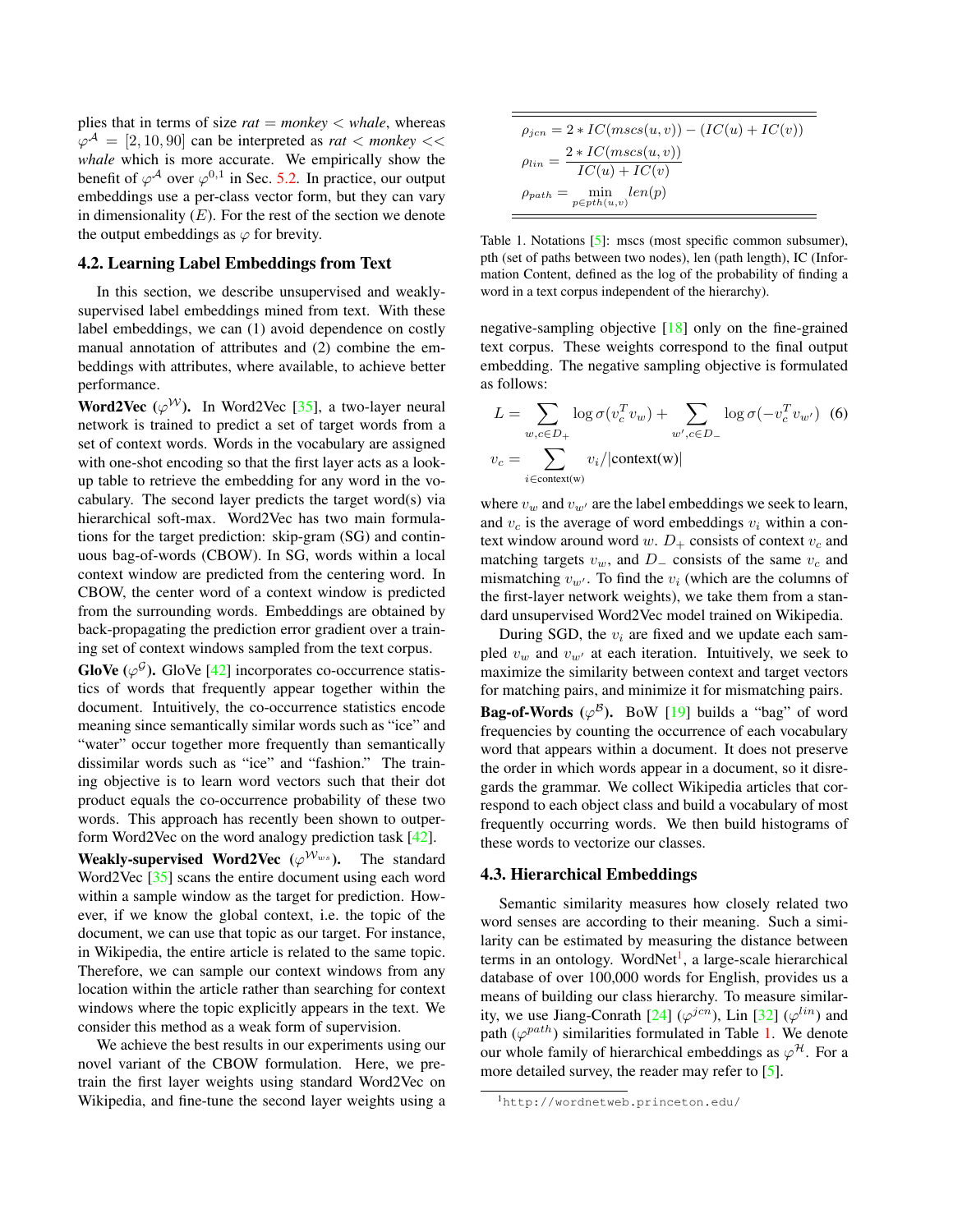# <span id="page-4-6"></span><span id="page-4-0"></span>5. Experiments

While our main contribution is a detailed analysis of output embeddings, good image representations are crucial to obtain good classification performance. In Sec. [5.1](#page-4-2) we detail datasets, input and output embeddings used in our experiments and in Sec. [5.2](#page-4-1) we present our results.

## <span id="page-4-2"></span>5.1. Experimental Setting

We evaluate SJE on three datasets: Caltech UCSD Birds (CUB)  $[54]$  and Stanford Dogs  $(Dogs)^2$  $(Dogs)^2$   $[26]$  are finegrained, and Animals With Attributes (AWA) [\[29\]](#page-8-5) is a standard attribute dataset for zero-shot classification. CUB contains 11,788 images of 200 bird species, Dogs contains 19,501 images of 113 dog breeds and AWA contains 30,475 images of 50 different animals. We use a truly zero-shot setting where the train, val, and test sets belong to mutually exclusive classes. We employ train and val, i.e. disjoint subsets of training set, for cross-validation. We report average per-class top-1 accuracy on the test set. For CUB, we use the same zero-shot split as [\[1\]](#page-8-9) with 150 classes for the train+val set and 50 disjoint classes for the test set. AWA has a predefined split for 40 train+val and 10 test classes. For Dogs, we use approximately the same ratio of classes for train+val/test as CUB, i.e. 85 classes for train+val and 28 classes for test. This is the first attempt to perform zeroshot learning on the Dogs dataset.

Input Embeddings. We use Fisher Vectors (FV) and Deep CNN Features (CNN). FV [\[43\]](#page-8-35) aggregates per image statistics computed from local image patches into a fixed-length local image descriptor. We extract 128-dim SIFT from regular grids at multiple scales, reduce them to 64-dim using PCA, build a visual vocabulary with 256 Gaussians [\[53\]](#page-9-13) and finally reduce the FVs to 4,096. As an alternative, we extract features from a deep convolutional network. Features that are typically obtained from the activations of the fully connected layers have been shown to induce semantic similarities. We resize each image to  $224 \times 224$  and feed into the network which was pre-trained following the model architecture of either AlexNet [\[27\]](#page-8-1) or GoogLeNet [\[51,](#page-9-14) [22\]](#page-8-39). For AlexNet (denoted as CNN) we use the 4,096-dim top-layer hidden unit activations (fc7) as features, and for GoogLeNet (denoted as GOOG) we use the 1,024-dim top-layer pooling units. For both networks, we used the publicly-available BVLC implementations [\[23\]](#page-8-40). We do not perform any taskspecific pre-processing, such as cropping foreground objects or detecting parts.

Output Embeddings. AWA classes have 85 binary and continuous attributes. CUB classes have 312 continuous attributes and the continuous values are thresholded around the mean to obtain binary attributes. The Dogs dataset does

|      |               | <b>AWA</b>      |                   | <b>CUB</b> |      |  |
|------|---------------|-----------------|-------------------|------------|------|--|
|      |               | $\varphi^{0,1}$ | $\varphi^{\cdot}$ | (0, 1)     |      |  |
|      | FV(4K)        | 36.6            | 42.3              | 15.2       | 19.0 |  |
| Ours | CNN(4K)       | 45.9            | 61.9              | 30.0       | 40.3 |  |
|      | GOOG(1K)      | 52.0            | 66.7              | 37.8       | 50.1 |  |
| SoA  | ALE [2] (64K) | 44.6            | 48.5              | 22.3       | 26.9 |  |

<span id="page-4-5"></span>Table 2. Discrete  $(\varphi^{0,1})$  and continuous  $(\varphi^{A})$  attributes with SJE vs SoA. For AWA (CUB) [\[2\]](#page-8-12) achieves 49.4% (27.3%) by combining  $\varphi^{\mathcal{A}}$  and binary hierarchies.

not have human-annotated attributes available.

We train Word2Vec  $(\varphi^{\mathcal{W}})$  and GloVe  $(\varphi^{\mathcal{G}})$  on the English-language Wikipedia from 13.02.2014. We first pre-process it by replacing the class-names, i.e. *blackfooted albatross*, with alternative unique names, i.e. scientific name, *phoebastrianigripes*. We cross-validate the skip-window size and embedding dimensions. For our proposed weakly-supervised Word2Vec ( $\varphi^{W_{ws}}$ ), we use the same embedding dimensions as the plain Word2Vec ( $\varphi^{\mathcal{W}}$ ). For BoW, we download the Wikipedia articles that correspond to each class and build the vocabulary by omitting least- and most-frequently occurring words. We crossvalidate the vocabulary size.  $\varphi^{\mathcal{B}}$  is a histogram of the vocabulary words as they appear in the respective document.

For hierarchical embeddings ( $\varphi^{\mathcal{H}}$ ), we use the WordNet hierarchy spanning our classes and their ancestors up to the root of the tree. We employ the widely used NLTK library<sup>[3](#page-4-4)</sup> for building the hierarchy and measuring the similarity between nodes. Therefore, each  $\varphi^{\mathcal{H}}$  vector is populated with similarity measures of the class to all other classes.

Combination of output embeddings. We explore combinations of five types of output embeddings: supervised attributes  $\varphi^{\mathcal{A}}$ , unsupervised Word2Vec  $\varphi^{\mathcal{W}}$ , GloVe  $\varphi^{\mathcal{G}}$ , BoW  $\varphi^{\mathcal{B}}$  and WordNet-derived similarity embeddings  $\varphi^{\mathcal{H}}$ . We either concatenate (*cnc*) or combine (*cmb*) different embeddings. In *cnc*, for instance in AWA, 85-dim  $\varphi^{\mathcal{A}}$  and 400-dim  $\varphi^{\mathcal{W}}$  would be merged to 485-dim output embeddings. In this case, if we use 1,024-dim GOOG as input embeddings, we learn a single 1,024×485-dim W. In *cmb*, we first learn  $1,024\times85$ -dim  $W_A$  and  $1,024\times400$ -dim  $W_W$ and then cross-validate the  $\alpha$  coefficients to determine the amount each embedding contributes to the final score.

#### <span id="page-4-1"></span>5.2. Experimental Results

In this section, we evaluate several output embeddings on the CUB, AWA and Dogs datasets.

Discrete vs Continuous Attributes. Attribute representations are defined as a vector per class, or a column of the (class  $\times$  attribute) matrix. These vectors (85-dim for AWA, 312-dim for CUB) can either model the presence/absence  $(\varphi^{0,1})$  or the confidence level  $(\varphi^{\mathcal{A}})$  of each attribute. We

<span id="page-4-3"></span> $2$ We use 113 classes that appear in the Federation Cynologique Internationale (FCI) database of dog breeds.

<span id="page-4-4"></span><sup>3</sup>http://www.nltk.org/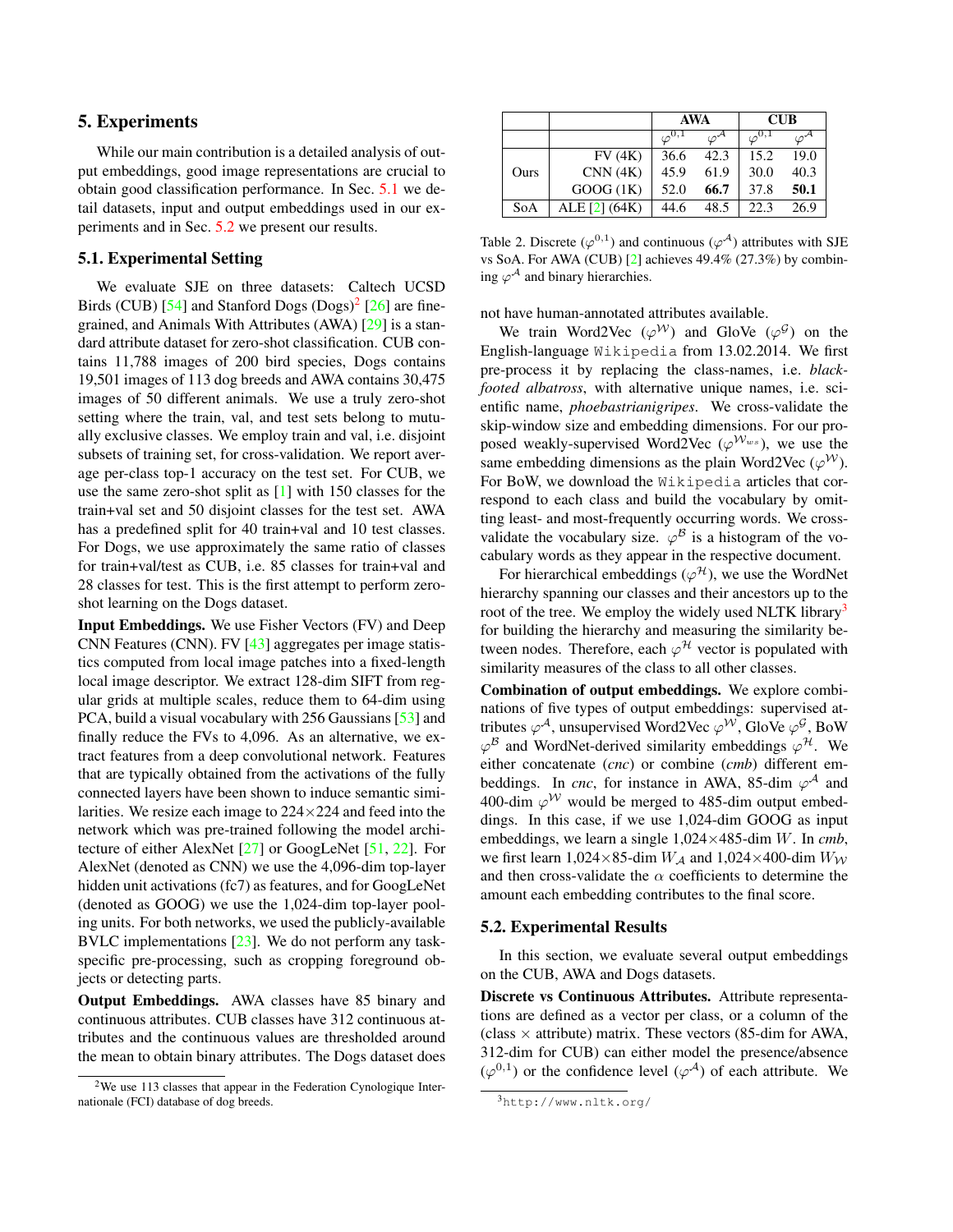<span id="page-5-3"></span>

| supervision  | source  | $\varphi$                          | <b>AWA</b> | $\mathbf{C} \mathbf{U} \mathbf{B}$ | Dogs |
|--------------|---------|------------------------------------|------------|------------------------------------|------|
| unsupervised | text    | $\varphi^{\overline{\mathcal{W}}}$ | 51.2       | 28.4                               | 19.6 |
|              | text    | $\varphi^{\mathcal{G}}$            | 58.8       | 24.2                               | 17.8 |
|              | text    | $\varphi^{\mathcal{B}}$            | 44.9       | 22.1                               | 33.0 |
|              | WordNet | $\varphi^{\mathcal{H}}$            | 51.2       | 20.6                               | 24.3 |
| supervised   | human   | $\varphi^{0,1}$                    | 52.0       | 37.8                               |      |
|              | human   | $\varphi^{\mathcal{A}}$            | 66.7       | 50.1                               |      |

<span id="page-5-0"></span>Table 3. Summary of zero-shot learning results with SJE w.r.t. supervised and unsupervised output embeddings (Input embeddings: 1K-GOOG).

show that continuous attributes indeed encode more semantics than binary attributes by observing a substantial improvement with  $\varphi^{\mathcal{A}}$  over  $\varphi^{0,1}$  with deep features (Tab. [2\)](#page-4-5). Overall, CNN outperforms FV, while GOOG gives the best performing results; therefore in the following, we comment only on our results obtained using GOOG.

On CUB, i.e. a fine-grained dataset,  $\varphi^{0,1}$  obtains 37.8% accuracy, which is significantly above the SoA (26.9% [\[2\]](#page-8-12)). Moreover,  $\varphi^{\mathcal{A}}$  achieves an impressive 50.1% accuracy; outperforming the SoA by a large margin. We observe the same trend for AWA, which is a benchmark dataset for zeroshot learning. On AWA,  $\varphi^{0,1}$  obtains 52.0% accuracy and  $\varphi^{\mathcal{A}}$  improves the accuracy substantially to 66.7%, significantly outperforming the SoA (48.5% [\[2\]](#page-8-12)). To summarize, we have shown that  $\varphi^{\mathcal{A}}$  improves the performance of  $\varphi^{0,1}$ using deep features, which indicates that with  $\varphi^{\mathcal{A}}$ , the SJE method learns a matrix  $W$  that better approximates the compatibility of images and side information than  $\varphi^{0,1}$ .

Learned Embeddings from Text. As the visual similarity between objects in different classes increases, e.g. in fine-grained datasets, the cost of collecting attributes also increases. Therefore, we aim to extract class similarities automatically from unlabeled online textual resources. We evaluate three methods, Word2Vec ( $\varphi^{\mathcal{W}}$ ), GloVe ( $\varphi^{\mathcal{G}}$ ) and the historically most commonly-used method BoW ( $\varphi^{\mathcal{B}}$ ). We build  $\varphi^{\mathcal{W}}$  and  $\varphi^{\mathcal{G}}$  on the entire English Wikipedia dump. Note that the plain Word2Vec [\[35\]](#page-8-29) was used in [\[2\]](#page-8-12); however, rather than using Word2Vec in an averaging mechanism, we pre-process the Wikipedia as described in Sec [4.2](#page-3-2) so that our class names are directly present in the Word2Vec vocabulary. This leads to a significant accuracy improvement. For  $\varphi^{\mathcal{B}}$  we use a subset of Wikipedia populated only with articles that correspond to our classes.

On CUB (Tab. [3\)](#page-5-0), the best accuracy is observed with  $\varphi^{\mathcal{W}}$  (28.4%) improving the supervised SoA (26.9% [\[2\]](#page-8-12), Tab. [2\)](#page-4-5). This is promising and impressive since  $\varphi^{\mathcal{W}}$  does not use any human supervision. On AWA (Tab. [3\)](#page-5-0), the best accuracy is observed with  $\varphi^{\cal G}$  (58.8%) followed by  $\varphi^{\cal W}$ (51.2%), improving the supervised SoA (48.5% [\[2\]](#page-8-12)) significantly. On Dogs (Tab. [3\)](#page-5-0), the best accuracy is obtained with  $\varphi^{\mathcal{B}}$  (33.0%). On the other hand, using  $\varphi^{\mathcal{W}}$  (19.6%) and  $\varphi^{\mathcal{G}}$  (17.8%) leads to significantly lower accuracies. Unlike

|      |   |   |                                  |                |   |       | $\varphi^{\mathcal{W}}(W)$ +     |
|------|---|---|----------------------------------|----------------|---|-------|----------------------------------|
|      | B | W | $B+W$                            | $\overline{B}$ | W | $B+W$ | $\varphi^{\mathcal{W}_{ws}}$ (B) |
| FV   |   |   | $10.5$ 13.3 13.2   16.0 16.0     |                |   | 16.5  | - 17.1                           |
|      |   |   | CNN   13.4 20.6 20.6   20.0 24.1 |                |   | 21.4  | 25.1                             |
| GOOG |   |   | 13.7 24.2 26.1   22.5 28.4       |                |   | 27.5  | 29.7                             |

<span id="page-5-2"></span>Table 4. Comparison of Word2Vec  $(\varphi^{\mathcal{W}})$  and GloVe  $(\varphi^{\mathcal{G}})$  learned from a bird specific corpus (B), Wikipedia (W) and their combination  $(B + W)$ , evaluated on CUB (Input embeddings: 4K-FV, 4K-CNN and 1K-GOOG).

birds, different dog breeds belong to the same species and thus they share a common scientific name. As a result, our method of cleanly pre-processing Wikipedia by replacing the occurrences of bird names with a unique scientific name was not possible for Dogs. This may lead to vectors obtained from Wikipedia for dogs that are vulnerable to variation in nomenclature. In summary, our results indicate no winner among  $\varphi^{\mathcal{W}}, \varphi^{\mathcal{G}}$  and  $\varphi^{\mathcal{B}}$ . These embeddings may be task specific and complement each other. We investigate the complementarity of embeddings in the following sections.

**Effect of Text Corpus.** For  $\varphi^{\mathcal{W}}$  and  $\varphi^{\mathcal{G}}$ , we analyze the effects of three text corpora (B, W, B+W) with varying size and specificity. We build our specialized bird corpus (B) by collecting bird-related information from various online resources, i.e. audubon.org, birdweb.org, allaboutbirds.org and BNA<sup>[4](#page-5-1)</sup>. In combination, this corresponds to 50MB of bird-related text. We use the English-language Wikipedia from 13.02.2014 as our large and general corpus (W) which is 40GB of text. Finally, we combine B and W to build a large-scale text corpus enriched with bird specific text (B+W). On W and B+W, a small window size (10 for  $\varphi^{\mathcal{W}}$  and 20 for  $\varphi^{\mathcal{G}}$ ); on B, a large window size (35 for  $\varphi^{\mathcal{W}}$  and 50 for  $\varphi^{\mathcal{G}}$ ) is required. We choose parameters after a grid search. Increased specificity of the text corpus implies semantic consistency throughout the text. Therefore, large context windows capture semantics well in our bird specific (B) corpus. On the other hand, W is organized alphabetically w.r.t. the document title; hence, a large sampling window can include content from another article that is adjacent to the target word alphabetically. Here, small windows capture semantics better by looking at the text locally. We report our results in Tab. [4.](#page-5-2)

Using  $\varphi^{\mathcal{G}}$ , B+W (26.1%) gives the highest accuracy, followed by W (24.2%). One possible reason is that when the semantic similarity is modeled with cooccurrence statistics, output embeddings become more informative with the increasing corpus size, since the probability of cooccurrence of similar concepts increases.

Using  $\varphi^{\mathcal{W}}$ , the accuracy obtained with B (22.5%) is already higher than the  $\varphi^{0,1}$ -based SoA (22.3%), illustrating the benefit of using fine-grained text for fine-grained tasks. Another advantage of using B is that, since it is short,

<span id="page-5-1"></span><sup>4</sup>http://bna.birds.cornell.edu/bna/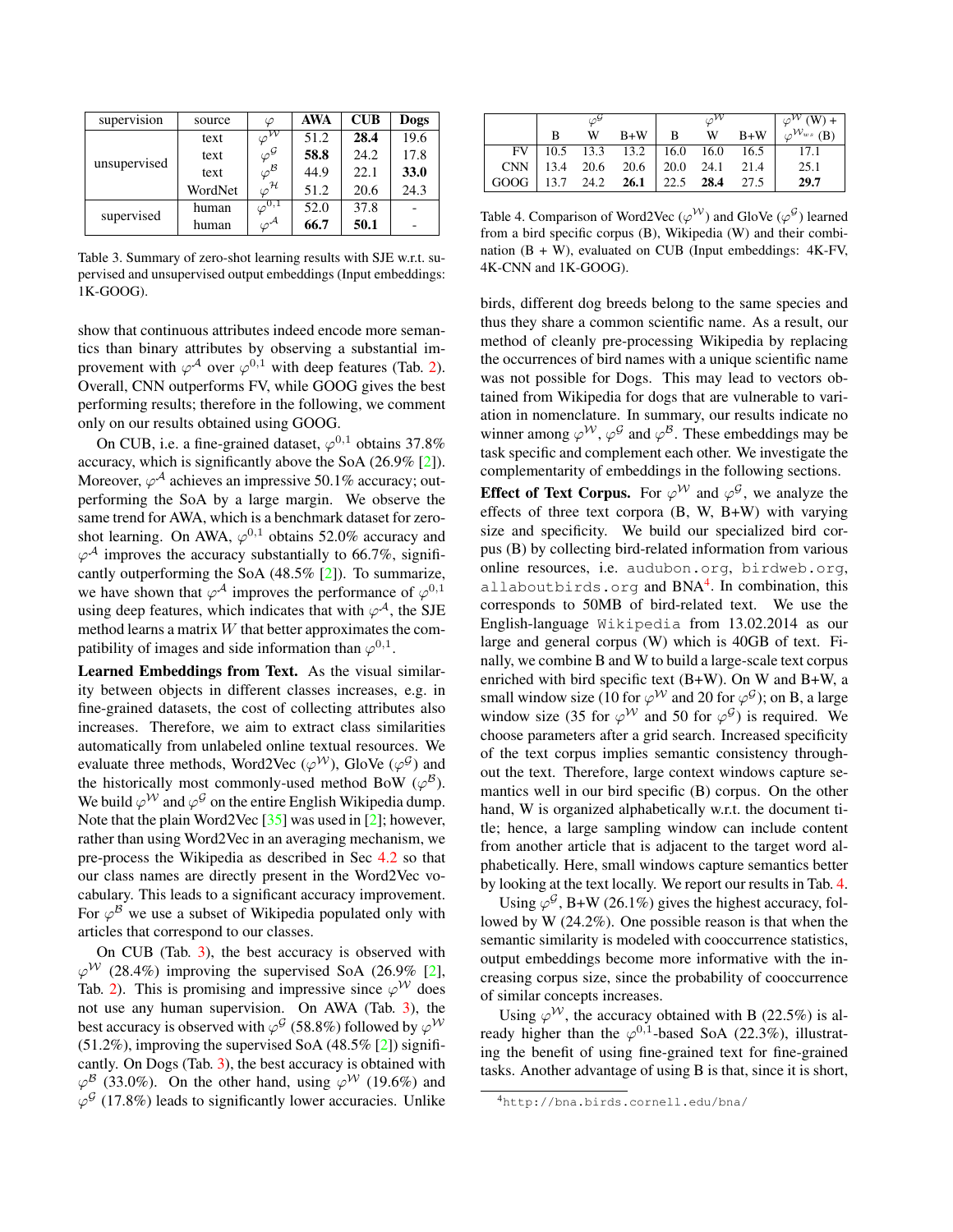<span id="page-6-3"></span>

<span id="page-6-0"></span>Figure 2. Comparison of WordNet similarity measures:  $\varphi^{jcn}, \varphi^{lin}$ and  $\varphi^{path}$ . We use  $\varphi^{\mathcal{H}}$  as a general name for hierarchical output embedding. (Input embedding: 1K-GOOG).

building  $\varphi^{\mathcal{W}}$  is efficient. Moreover, building  $\varphi^{\mathcal{W}}$  with B does not require any annotation effort. Building  $\varphi^{\mathcal{W}}$  using W (28.4%) gives the highest accuracy, followed by W + B (27.5%) which improves the supervised SoA (26.9%). We speculate that since Word2Vec is a variant of the Feedforward Neural Network Language Model (FNNLM) [\[4\]](#page-8-41), a deep architecture, it may learn more from negative data than positives. This was also observed for CNN features learned with a large number of unlabeled surrogate classes [\[10\]](#page-8-42).

Additionally, we propose a weakly-supervised alternative to Word2Vec framework ( $\varphi^{W_{ws}}$ , Sec. [4.2\)](#page-3-2). The weaksupervision comes from using the specialized B corpus to fine-tune the weights of the network and model the birdrelated information. With  $\varphi^{W_{ws}}$  alone, we obtain 21.0% accuracy. However, when it is combined with  $\varphi^{\mathcal{W}}$  (28.4%), the accuracy improves to 29.7%. Compared to the results in Tab. [4,](#page-5-2) 29.7% is the highest accuracy obtained using unsupervised embeddings. We regard these results as a very encouraging evidence that Word2Vec representations can indeed be made more discriminative for fine-grained zeroshot learning by integrating a fine-grained text corpus directly to the output embedding learning problem.

Hierarchical Embeddings. The hierarchical organization of concepts typically embodies a fair amount of hidden information about language, such as synonymy, semantic relations, etc. Therefore, semantic relatedness defined by hierarchical distance between classes can form numerical vectors to be used as output embeddings for zero-shot learning. We build ontological relationships between our classes using the WordNet  $[36]$  taxonomy. Due to its large size, WordNet encapsulates all of our AWA and Dog classes. For CUB, the high level bird species, i.e. albatross, appear as synsets in WordNet, but the specific bird names, i.e. blackfooted albatross, are not always present. Therefore we take the hierarchy up to high level bird species as-is and we assume the specific bird classes are all at the bottom of the hierarchy located with the same distance to their immediate ancestors. The WordNet hierarchy contains 319 nodes for CUB (200 classes), 104 nodes for AWA (50 classes) and 163 nodes for Dogs (113 classes). We measure the distance between classes using the similarity measures from Sec [4.1.](#page-2-4)

While as shown in Fig. [2](#page-6-0) different hierarchical similarity measures have very different behaviors on each dataset. The best performing  $\varphi^{\mathcal{H}}$  obtains 51.2% (Tab. [3\)](#page-5-0) accuracy

|  |      |                         |                         | <b>AWA</b> |      | $\overline{\text{CUB}}$ |      | <b>Dogs</b> |      |
|--|------|-------------------------|-------------------------|------------|------|-------------------------|------|-------------|------|
|  | نكان | $\varphi^{\mathcal{B}}$ | $\varphi^{\mathcal{H}}$ | cnc        | cmb  | cnc                     | cmb  | cnc         | cmb  |
|  |      |                         |                         | 53.9       | 55.5 | 28.2                    | 29.4 | 23.5        | 26.6 |
|  | √    |                         |                         | 60.1       | 59.5 | 28.5                    | 29.9 | 23.5        | 26.7 |
|  |      |                         |                         | 49.4       | 49.2 | 26.4                    | 27.7 | 35.1        | 28.2 |
|  |      |                         |                         | 71.3       | 73.5 | 45.1                    | 51.0 |             |      |
|  | √    |                         | √                       | 73.3       | 73.9 | 42.2                    | 51.7 |             |      |
|  |      |                         |                         | 69.4       |      | 40.9                    | 51.5 |             |      |

<span id="page-6-2"></span>Table 5. Attribute ensemble results for all datasets.  $\varphi^{\mathcal{H}}$ : lin for CUB, path for AWA and Dogs. Top part shows combination results of unsupervised embeddings and bottom part integrates supervised embeddings to the rest (Input embeddings: 1K-GOOG).

on AWA which reaches our  $\varphi^{0,1}$  (52.0%) and improves  $\varphi^{\mathcal{B}}$ (44.9%) significantly. On CUB,  $\varphi^{\mathcal{H}}$  obtains 20.6% (Tab. [3\)](#page-5-0) which remain below our  $\varphi^{0,1}$  (37.8%) and approaches  $\varphi^{\mathcal{B}}$ (22.1%). On the other hand, on Dogs  $\varphi^{\mathcal{H}}$  obtains 24.3% (Tab. [3\)](#page-5-0) which is significantly higher than the unsupervised text embeddings  $\varphi^{\mathcal{W}}$  (19.6%) and  $\varphi^{\mathcal{G}}$  (17.8%).

Combining Output Embeddings. In this section, we combine output embeddings obtained through human annotation ( $\varphi^{\mathcal{A}}$ ), from text ( $\varphi^{\mathcal{W},\mathcal{G},\mathcal{B}}$ ) and from hierarchies ( $\varphi^{\mathcal{H}}$ ).<sup>[5](#page-6-1)</sup> As a reference, Tab. [3](#page-5-0) summarizes the results obtained using one output embedding at a time. Our intuition is that because the different embeddings attempt to encapsulate different information, accuracy should improve when multiple embeddings are combined. We can observe this complementarity either by simple concatenation (*cnc*) or systematically combining (*cmb*) output embeddings (Sec[.3.3\)](#page-2-5) also known as early/late fusion [\[2\]](#page-8-12). For *cnc*, we perform full SJE training and cross-validation on the concatenated output embeddings. For *cmb*, we learn joint embeddings  $W_k$ for each output separately (which is trivially parallelized), and find ensemble weights  $\alpha_k$  via cross-validation. In contrast to the *cnc* method, no additional joint training is used, although it can improve performance in practice. We observe (Tab. [5\)](#page-6-2) in almost all cases *cmb* outperforms *cnc*.

We analyze the combination of unsupervised embeddings  $(\varphi^{\mathcal{W},\mathcal{G},\mathcal{B},\mathcal{H}})$ . On AWA,  $\varphi^{\mathcal{G}}$  (58.8%, Tab. [3\)](#page-5-0) combined with  $\varphi^{\mathcal{H}}$  (51.2%, Tab. [3\)](#page-5-0), we achieve 60.1% (Tab. [5\)](#page-6-2) which improves the SoA (48.5%, Tab. [2\)](#page-4-5) by a large margin. On CUB, combining  $\varphi^{\mathcal{G}}$  (24.2%, Tab. [3\)](#page-5-0) with  $\varphi^{\mathcal{H}}$  $(20.6\%,$  Tab. [3\)](#page-5-0), we get  $29.9\%$  (Tab. [5\)](#page-6-2) and improve the supervised-SoA (26.9%, Tab. [2\)](#page-4-5). Supporting our initial claim, unsupervised output embeddings obtained from different sources, i.e. text vs hierarchy, seem to be complementary to each other. In some cases, *cmb* performs worse than *cnc*; e.g. 28.2% versus 35.1% when using  $\varphi^B$  with  $\varphi^{\mathcal{H}}$  on Dogs. In most other cases *cmb* performs equivalent or better. Combining supervised  $(\varphi^{\mathcal{A}})$  and unsupervised

<span id="page-6-1"></span><sup>&</sup>lt;sup>5</sup>We empirically found that the hierarchical embeddings  $\varphi$ <sup>H</sup> consistently improved performance when combined or concatenated with other embeddings. Therefore, we report results using  $\varphi^{\mathcal{H}}$  by default.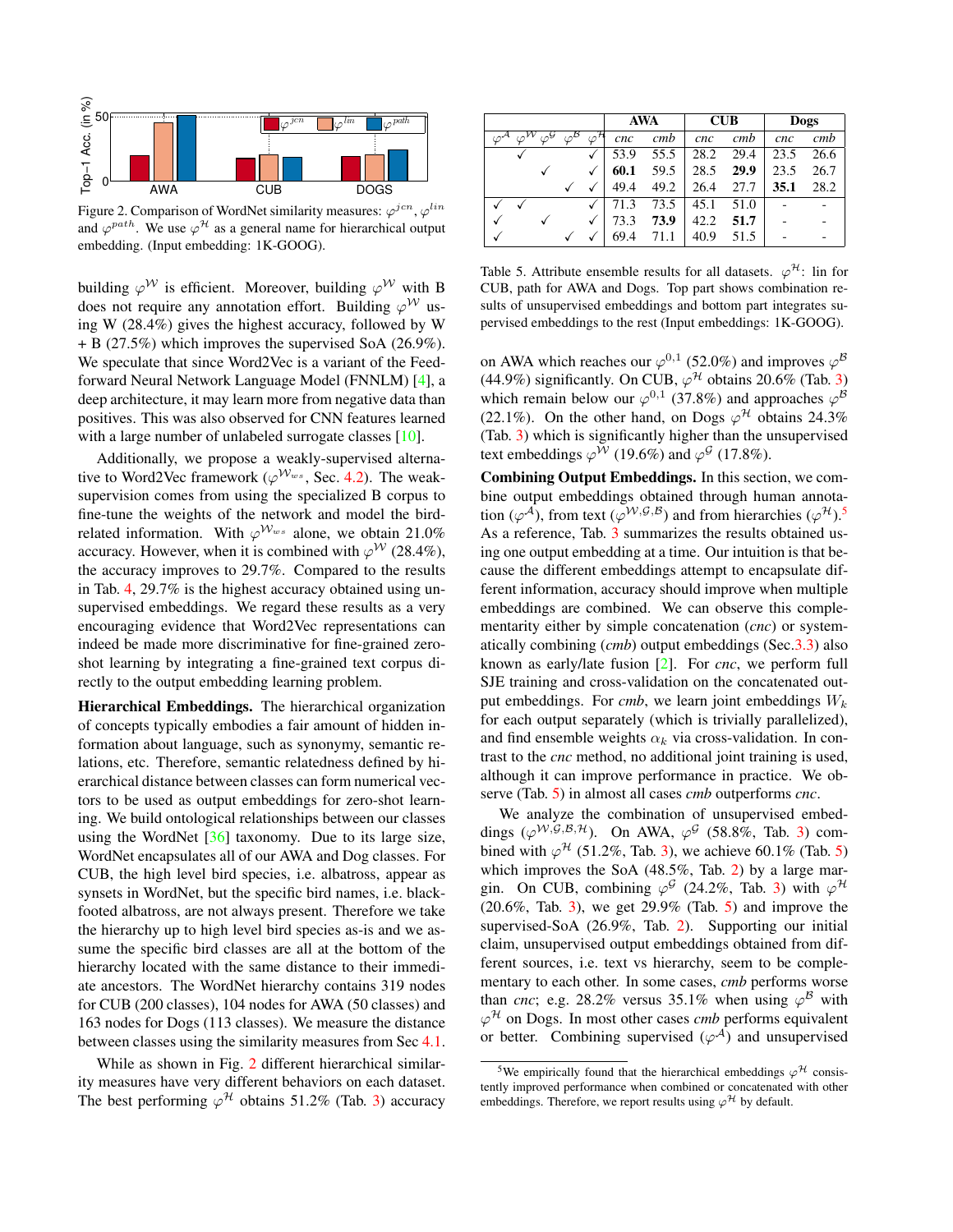<span id="page-7-3"></span>

<span id="page-7-1"></span>Figure 3. Highest ranked 5 images for *chimpanzee*, *leopard* and *seal* (AWA) using  $\varphi^A$ ,  $\varphi^G$  and  $\varphi^{G+A}$ . For *chimpanzee*,  $\varphi^A$  ranks chimpanzees on trees at the top, whereas  $\varphi^{\mathcal{G}}$  models the social nature of the animal ranking a group of chimpanzees highest,  $\varphi^{\mathcal{G}+\mathcal{A}}$ synthesizes both aspects. For *leopard*  $\varphi^A$  puts an emphasis on the head,  $\varphi^G$  seems to place the animal in the wild. In case of *seal*,  $\varphi^A$ retrieves images related to *water*, whereas  $\varphi^{\mathcal{G}}$  adds more context by placing seals in the icy natural environment and  $\varphi^{\mathcal{G}+\mathcal{A}}$  combines both.

| supervision  | method                   | AWA  | $\overline{\text{C}}$ | Dogs |
|--------------|--------------------------|------|-----------------------|------|
| unsupervised | $SJE$ (best from Tab. 5) | 60.1 | 29.9                  | 35.1 |
|              | $SJE$ (best from Tab. 5) | 73.9 | 51.7                  |      |
| supervised   | AHLE <sub>[2]</sub>      | 49.4 | 27.3                  |      |

embeddings are semantically complementary for zero-shot learning.

# <span id="page-7-0"></span>6. Conclusion

We evaluated the Structured Joint Embedding (SJE) framework on supervised attributes and unsupervised output embeddings obtained from hierarchies and unlabeled text corpora. We proposed a novel weakly-supervised label embedding technique. By combining multiple output embeddings (*cmb*), we established a new SoA on AWA  $(73.9\%,$  Tab. [6\)](#page-7-2) and CUB  $(51.7\%,$  Tab. 6). Moreover, we showed that unsupervised zero-shot learning with SJE improves the SoA, to 60.1% on AWA and 29.9% on CUB, and obtains  $35.1\%$  on Dogs (Tab. [6\)](#page-7-2).

We emphasize the following take-home points: (1) Unsupervised label embeddings learned from text corpora yield compelling zero-shot results, outperforming previous supervised SoA on AWA and CUB (Tab.  $2$  and  $3$ ). (2) Integrating specialized text corpora helps due to incorporating more fine-grained information to output embeddings (Tab. [4\)](#page-5-2). (3) Combining unsupervised output embeddings improve the zero-shot performance, suggesting that they provide complementary information (Tab. [5\)](#page-6-2). (4) There is still a large gap between the performance of unsupervised output embeddings and human-annotated attributes on AWA and CUB, suggesting that better methods are needed for learning discriminative output embeddings from text. (5) Finally, supporting  $[2, 47]$  $[2, 47]$  $[2, 47]$ , encoding continuous nature of attributes significantly improve upon binary attributes for zero-shot classification (Tab. [2\)](#page-4-5).

As future work, we plan to investigate other methods to combine multiple output embeddings and to improve the discriminative power of unsupervised and weaklysupervised label embeddings for fine-grained classification.

#### Acknowledgments

This work was supported in part by ONR N00014-13- 1-0762, NSF CMMI-1266184, Google Faculty Research Award, and NSF Graduate Fellowship.

<span id="page-7-2"></span>Table 6. Summary of best zero-shot learning results with SJE with or without supervision along with SoA.

embeddings ( $\varphi^{W,g,\mathcal{B},\mathcal{H}}$ ) shows a similar trend. On AWA, combining  $\varphi^{\mathcal{A}}$  (66.7%, Tab. [3\)](#page-5-0) with  $\varphi^{\mathcal{G}}$  and  $\varphi^{\mathcal{H}}$  leads to 73.9% (Tab. [5\)](#page-6-2) which significantly exceeds the SoA (48.5%, Tab. [2\)](#page-4-5). On CUB, combining  $\varphi^A$  with  $\varphi^G$  and  $\varphi^{\mathcal{H}}$  leads to 51.7% (Tab. [5\)](#page-6-2), improving both the results we obtained with  $\varphi^{\mathcal{A}}$  (50.1%, Tab. [3\)](#page-5-0) and the supervised-SoA (26.9%, Tab. [2\)](#page-4-5). We have shown with these experiments that output embeddings obtained through human annotation can also be complemented with unsupervised output embeddings using the SJE framework.

Qualitative Results. Fig. [3](#page-7-1) shows top-5 highest ranked images for classes *chimpanzee*, *leopard* and *seal* that are selected from 10 test classes of AWA. We use GOOG as input embeddings and as output embeddings we use supervised  $\varphi^{\mathcal{A}}$ , the best performing unsupervised embedding on AWA ( $\varphi^{\mathcal{G}}$ ), and the combination of the two ( $\varphi^{\mathcal{G}+\mathcal{A}}$ ). For the class *chimpanzee*,  $\varphi^{\mathcal{A}}$  emphasizes that chimpanzees live on trees, which is among the list of attributes. On the other hand,  $\varphi^{\mathcal{G}}$  models the social nature of the animal, ranking a group of chimpanzees interacting with each other at the highest. Indeed this information can easily be retrieved from Wikipedia.  $\varphi^{\mathcal{G}+\mathcal{A}}$  synthesizes both aspects. Similarly, for *leopard*  $\varphi^{\mathcal{A}}$  puts an emphasis on the head where we can observe several of the attributes, i.e. color, spotted, whereas  $\varphi^{\mathcal{G}}$  seems to place the animal in the wild.  $\varphi^{\mathcal{G}+\mathcal{A}}$ combines both aspects. In case of class *seal*,  $\varphi^{\mathcal{A}}$  retrieves images related to *water* and ranks whales and seals highest, whereas  $\varphi^{\mathcal{G}}$  adds more context by placing seals in the icy natural environment and within groups. Finally,  $\varphi^{\mathcal{G}+\mathcal{A}}$ ranks seal-shaped animals on ice, close to water and within groups the highest. We find these qualitative results interesting as they depict how (1) unsupervised embeddings capture nameable semantics about objects and (2) different output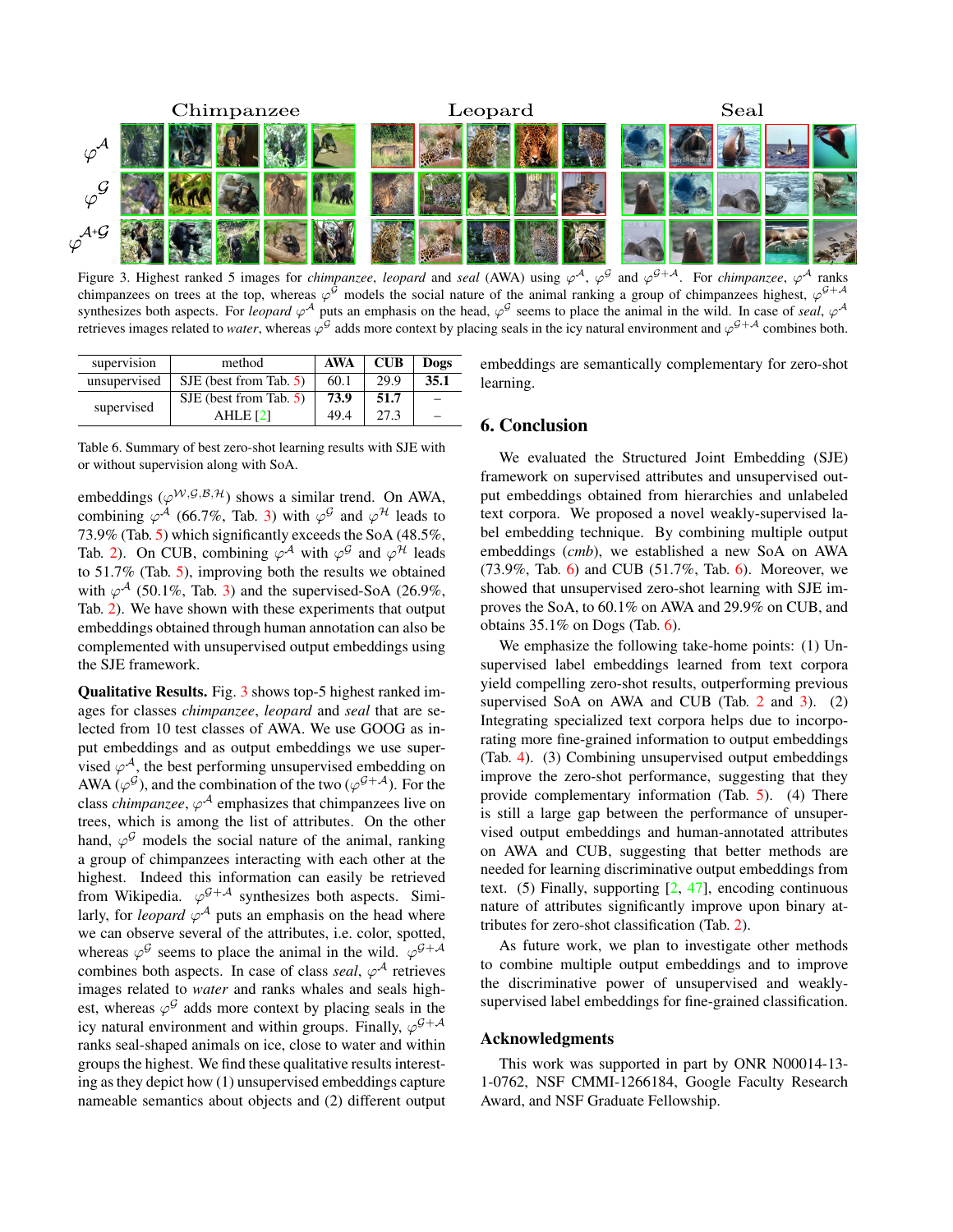## References

- <span id="page-8-9"></span>[1] Z. Akata, F. Perronnin, Z. Harchaoui, and C. Schmid. Label embedding for attribute-based classification. In *CVPR*, 2013. [1,](#page-0-1) [2,](#page-1-2) [3,](#page-2-6) [5](#page-4-6)
- <span id="page-8-12"></span>[2] Z. Akata, F. Perronnin, Z. Harchaoui, and C. Schmid. Labelembedding for image classification. *arXiv:1503.08677*, 2015. [2,](#page-1-2) [3,](#page-2-6) [5,](#page-4-6) [6,](#page-5-3) [7,](#page-6-3) [8](#page-7-3)
- <span id="page-8-8"></span>[3] S. Bengio, J. Weston, and D. Grangier. Label embedding trees for large multi-class tasks. In *NIPS*, 2010. [1,](#page-0-1) [2](#page-1-2)
- <span id="page-8-41"></span>[4] Y. Bengio, R. Ducharme, P. Vincent, and C. Janvin. A neural probabilistic language model. *JMLR*, 2003. [7](#page-6-3)
- <span id="page-8-37"></span>[5] E. Blanchard, M. Harzallah, H. Bri, P. Kuntz, and R. C. Pauc. A typology of ontology-based semantic measures. In *EMOI-INTEROP'05 workshop, at CAiSE'05*, 2005. [4](#page-3-3)
- <span id="page-8-20"></span>[6] H. Chen, A. Gallagher, and B. Girod. What's in a name? first names as facial attributes. In *CVPR*, 2013. [2](#page-1-2)
- <span id="page-8-0"></span>[7] J. Deng, W. Dong, R. Socher, L.-J. Li, K. Li, and L. Fei-Fei. Imagenet: A large-scale hierarchical image database. In *CVPR*, 2009. [1](#page-0-1)
- <span id="page-8-6"></span>[8] J. Deng, J. Krause, and L. Fei-Fei. Fine-grained crowdsourcing for fine-grained recognition. In *CVPR*, June 2013. [1](#page-0-1)
- <span id="page-8-32"></span>[9] T. G. Dietterich and G. Bakiri. Solving multiclass learning problems via error-correcting output codes. *JAIR*, 1995. [2](#page-1-2)
- <span id="page-8-42"></span>[10] A. Dosovitskiy, J. T. Springenberg, M. Riedmiller, and T. Brox. Discriminative unsupervised feature learning with convolutional neural networks. *arXiv:1406.6909*, 2014. [7](#page-6-3)
- <span id="page-8-21"></span>[11] M. Douze, A. Ramisa, and C. Schmid. Combining attributes and Fisher vectors for efficient image retrieval. In *CVPR*, 2011. [2](#page-1-2)
- <span id="page-8-17"></span>[12] K. Duan, D. Parikh, D. J. Crandall, and K. Grauman. Discovering localized attributes for fine-grained recognition. In *CVPR*, 2012. [2](#page-1-2)
- <span id="page-8-16"></span>[13] A. Farhadi, I. Endres, and D. Hoiem. Attribute-centric recognition for cross-category generalization. In *CVPR*, 2010. [2](#page-1-2)
- <span id="page-8-4"></span>[14] A. Farhadi, I. Endres, D. Hoiem, and D. Forsyth. Describing objects by their attributes. *CVPR*, 2009. [1](#page-0-1)
- <span id="page-8-3"></span>[15] V. Ferrari and A. Zisserman. Learning visual attributes. In *NIPS*, 2007. [1,](#page-0-1) [2](#page-1-2)
- <span id="page-8-34"></span>[16] A. Frome, G. S. Corrado, J. Shlens, S. Bengio, J. Dean, and T. Mikolov. Devise: A deep visual-semantic embedding model. In *NIPS*, 2013. [2,](#page-1-2) [3](#page-2-6)
- <span id="page-8-15"></span>[17] Y. Fu, T. M. Hospedales, T. Xiang, Z. Fu, and S. Gong. Transductive multi-view embedding for zero-shot recognition and annotation. In *ECCV*, 2014. [2](#page-1-2)
- <span id="page-8-38"></span>[18] Y. Goldberg and O. Levy. word2vec explained: deriving mikolov et al.'s negative-sampling word-embedding method. *arXiv:1402.3722*, 2014. [4](#page-3-3)
- <span id="page-8-24"></span>[19] Z. Harris. Distributional structure. *Word*, 10(23), 1954. [2,](#page-1-2) [4](#page-3-3)
- <span id="page-8-33"></span>[20] T. Hastie, R. Tibshirani, and J. Friedman. *The Elements of Statistical Learning (2nd Ed.)*. Springer Series in Statistics. Springer, 2008. [2,](#page-1-2) [3](#page-2-6)
- <span id="page-8-31"></span>[21] D. Hsu, S. Kakade, J. Langford, and T. Zhang. Multi-label prediction via compressed sensing. In *NIPS*, 2009. [2](#page-1-2)
- <span id="page-8-39"></span>[22] S. Ioffe and C. Szegedy. Batch normalization: Accelerating deep network training by reducing internal covariate shift. *arXiv preprint arXiv:1502.03167*, 2015. [5](#page-4-6)
- <span id="page-8-40"></span>[23] Y. Jia, E. Shelhamer, J. Donahue, S. Karayev, J. Long, R. Girshick, S. Guadarrama, and T. Darrell. Caffe: Convolutional architecture for fast feature embedding. *arXiv preprint arXiv:1408.5093*, 2014. [5](#page-4-6)
- <span id="page-8-26"></span>[24] J. J. Jiang and D. W. Conrath. Semantic similarity based on corpus statistics and lexical taxonomy. *CoRR*, 1997. [2,](#page-1-2) [4](#page-3-3)
- <span id="page-8-11"></span>[25] P. Kankuekul, A. Kawewong, S. Tangruamsub, and O. Hasegawa. Online incremental attribute-based zero-shot learning. In *CVPR*, 2012. [2](#page-1-2)
- <span id="page-8-23"></span>[26] A. Khosla, N. Jayadevaprakash, B. Yao, and L. Fei-Fei. Stanford dogs dataset. [http://vision.stanford.edu/](http://vision.stanford.edu/aditya86/ImageNetDogs/) [aditya86/ImageNetDogs/](http://vision.stanford.edu/aditya86/ImageNetDogs/). [2,](#page-1-2) [5](#page-4-6)
- <span id="page-8-1"></span>[27] A. Krizhevsky, I. Sutskever, and G. E. Hinton. Imagenet classification with deep convolutional neural networks. In *NIPS*. 2012. [1,](#page-0-1) [2,](#page-1-2) [5](#page-4-6)
- <span id="page-8-18"></span>[28] G. Kulkarni, V. Premraj, S. Dhar, S. Li, Y. choi, A. Berg, and T. Berg. Baby talk: understanding and generating simple image descriptions. In *CVPR*, 2011. [2](#page-1-2)
- <span id="page-8-5"></span>[29] C. Lampert, H. Nickisch, and S. Harmeling. Attribute-based classification for zero-shot visual object categorization. In *TPAMI*, 2013. [1,](#page-0-1) [2,](#page-1-2) [3,](#page-2-6) [5](#page-4-6)
- <span id="page-8-27"></span>[30] C. Leacock and M. Chodorow. Filling in a sparse training space for word sense identification, 1994. [2](#page-1-2)
- <span id="page-8-2"></span>[31] Y. Lecun, L. Bottou, Y. Bengio, and P. Haffner. Gradientbased learning applied to document recognition. In *Proc. of the IEEE*, 1998. [1](#page-0-1)
- <span id="page-8-28"></span>[32] D. Lin. An information-theoretic definition of similarity. In *ICML*, 1998. [2,](#page-1-2) [4](#page-3-3)
- <span id="page-8-22"></span>[33] J. Liu, B. Kuipers, and S. Savarese. Recognizing human actions by attributes. In *CVPR*, 2011. [2](#page-1-2)
- <span id="page-8-14"></span>[34] T. E. J. Mensink, E. Gavves, and C. G. M. Snoek. Costa: Cooccurrence statistics for zero-shot classification. In *CVPR*, 2014. [2](#page-1-2)
- <span id="page-8-29"></span>[35] T. Mikolov, I. Sutskever, K. Chen, G. S. Corrado, and J. Dean. Distributed representations of words and phrases and their compositionality. In *NIPS*, 2013. [2,](#page-1-2) [4,](#page-3-3) [6](#page-5-3)
- <span id="page-8-25"></span>[36] G. A. Miller. Wordnet: a lexical database for english. *CACM*, 38:39–41, 1995. [2,](#page-1-2) [7](#page-6-3)
- <span id="page-8-13"></span>[37] M. Norouzi, T. Mikolov, S. Bengio, Y. Singer, J. Shlens, A. Frome, G. Corrado, and J. Dean. Zero-shot learning by convex combination of semantic embeddings. *CoRR*, 2013. [2](#page-1-2)
- <span id="page-8-10"></span>[38] S. Nowozin and C. Lampert. *Structured Learning and Prediction in Computer Vision*. Foundations and Trends in Computer Graphics and Vision, 2011. [1](#page-0-1)
- <span id="page-8-19"></span>[39] V. Ordonez, G. Kulkarni, and T. Berg. Im2Text: Describing images using 1 million captioned photographs. In *NIPS*, 2011. [2](#page-1-2)
- <span id="page-8-36"></span>[40] M. Palatucci, D. Pomerleau, G. Hinton, and T. Mitchell. Zero-shot learning with semantic output codes. In *NIPS*, 2009. [3](#page-2-6)
- <span id="page-8-7"></span>[41] D. Parikh and K. Grauman. Relative attributes. In *ICCV*, 2011. [1,](#page-0-1) [2](#page-1-2)
- <span id="page-8-30"></span>[42] J. Pennington, R. Socher, and C. D. Manning. Glove: Global vectors for word representation. In *EMNLP*, 2014. [2,](#page-1-2) [4](#page-3-3)
- <span id="page-8-35"></span>[43] F. Perronnin and C. Dance. Fisher kernels on visual vocabularies for image categorization. In *CVPR*, 2007. [2,](#page-1-2) [5](#page-4-6)